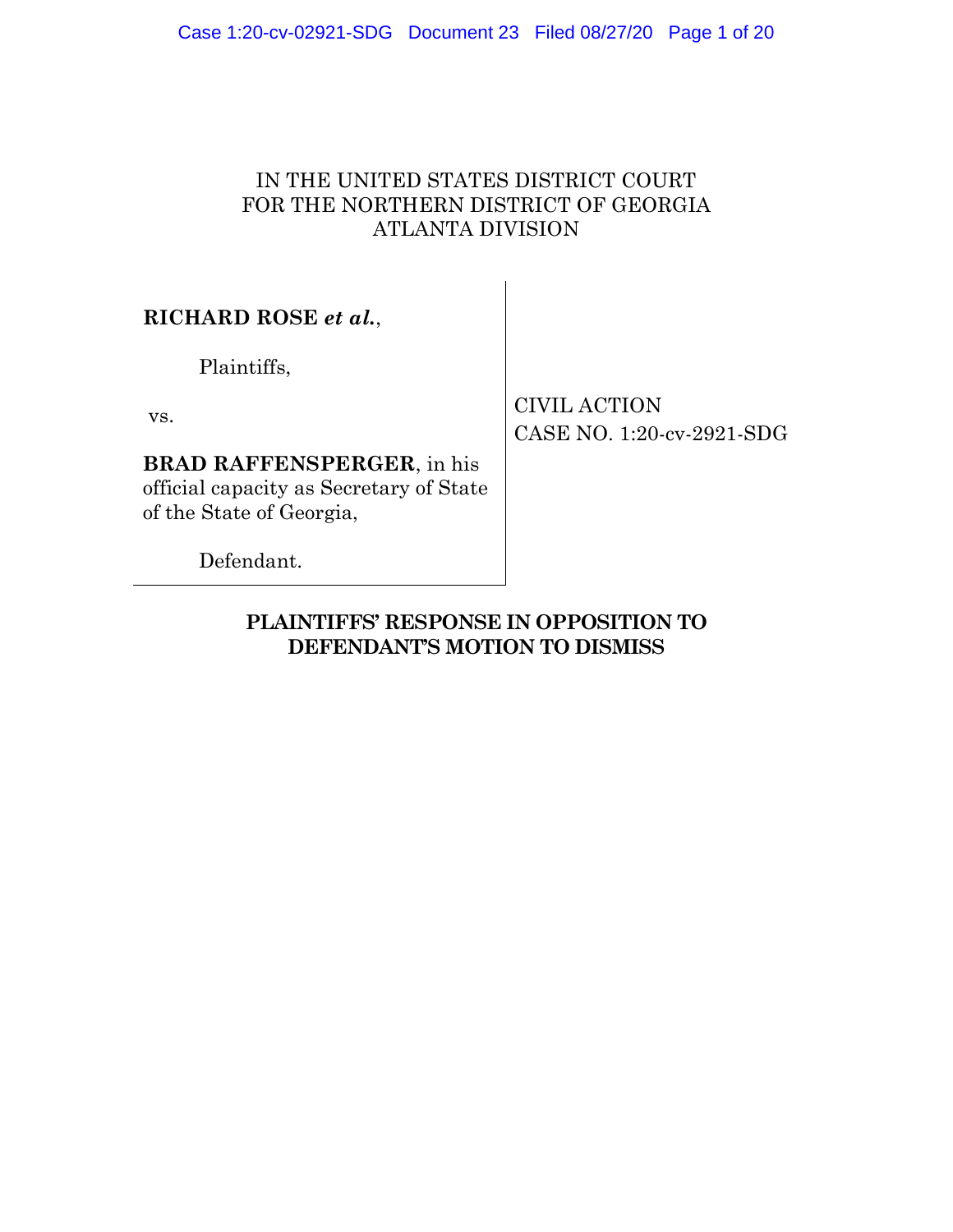# **TABLE OF CONTENTS**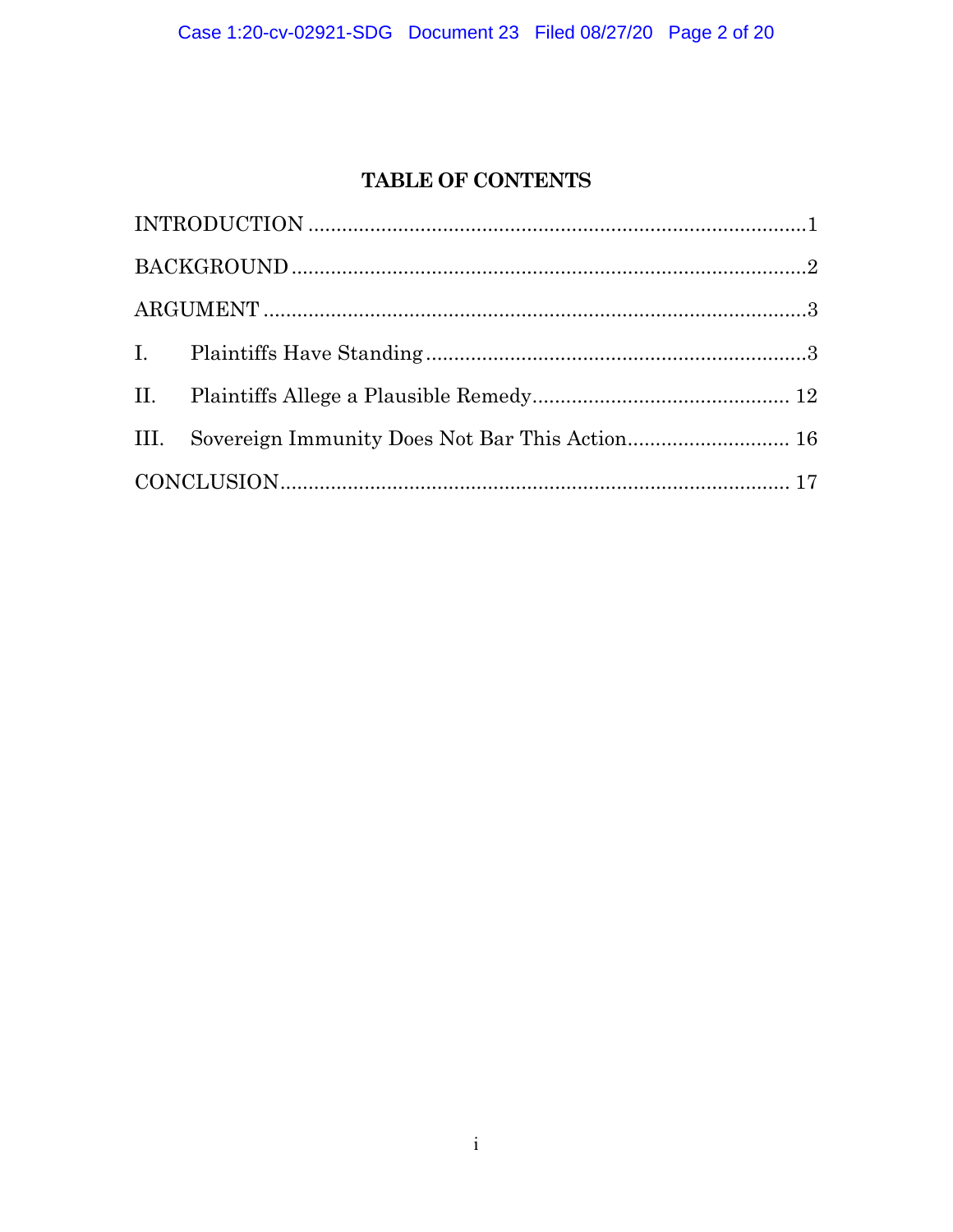### **INTRODUCTION**

<span id="page-2-0"></span>Plaintiffs have brought this action under Section 2 of the Voting Rights Act to challenge the at-large method of electing members of Georgia's Public Service Commission. Defendant now asks the Court to dismiss the case for three reasons, none of which has merit.

First, Plaintiffs have standing. They are African-American voters in Fulton County, Georgia, who have suffered the personal harm of having their voting strength diluted on account of race. Compl.  $\P\P$  3, 6-9, 39, ECF 1. Their injury is fairly traceable to the Secretary of State, who administers elections for members of the Public Service Commission, and it would likely be redressed by a decision of this Court enjoining him from administering any future election for the Public Service Commission unless the method of election complies with Section 2. *Id.* ¶ 10. Plaintiffs need not allege more.

Second, Plaintiffs have pleaded a plausible remedy. Not only do they allege that "African Americans in Georgia are sufficiently numerous and geographically compact to constitute a majority of the voting-age population in at least one single-member district," but they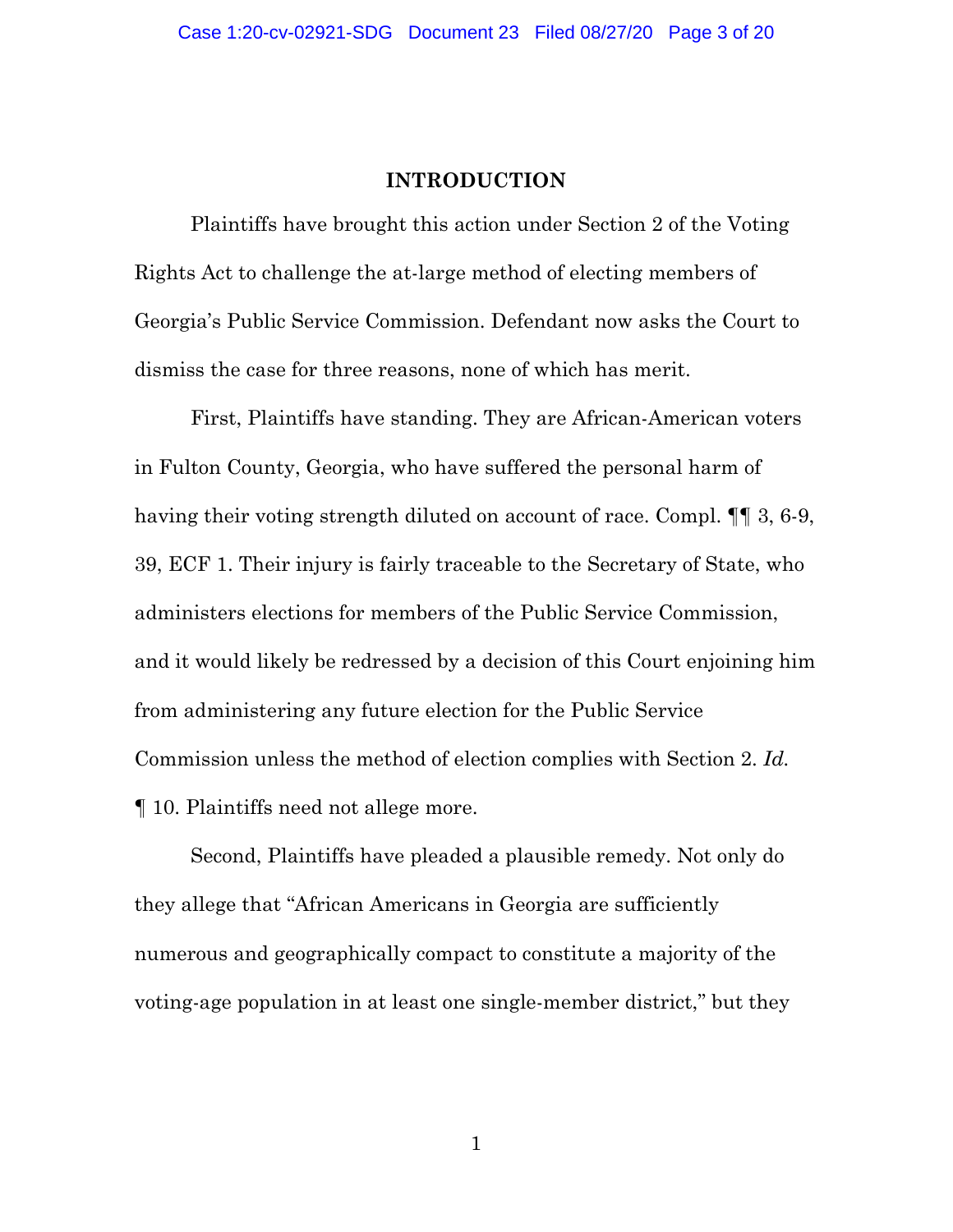provide data and a proposed map illustrating this to be true. *Id.* ¶¶ 18- 19; Compl. Ex. 3, ECF 1-3.

Finally, binding circuit precedent forecloses Defendant's assertion of sovereign immunity. Br. Supp. Def.'s Mot. Dismiss at 20, ECF 22-1.

The Court should deny his motion.

#### **BACKGROUND**

<span id="page-3-0"></span>Plaintiffs allege that they are "African-American voters" who "seek declaratory and injunctive relief prohibiting further use of the at-large method of election" for members of Georgia's Public Service Commission "on the ground that it dilutes black voting strength in violation of Section 2" of the Voting Rights Act. ECF 1 ¶ 3. Each is "an African-American resident and registered voter in Fulton County, Georgia." *Id.* ¶¶ 6-9. And each is "suffering irreparable harm as a result of the violation" of Section 2 described in the Complaint. *Id.* ¶ 39.

Plaintiffs allege further that Defendant, in his capacity as Secretary of State, "is the chief election official of the State of Georgia and is responsible for administering elections for members of the Public Service Commission." *Id.* ¶ 10 (citing O.C.G.A. §§ 21-2-50(a)(4), 21-2- 154(a), 21-2-132(d)(2), 21-2-499(a), 21-2-502(c)). These provisions of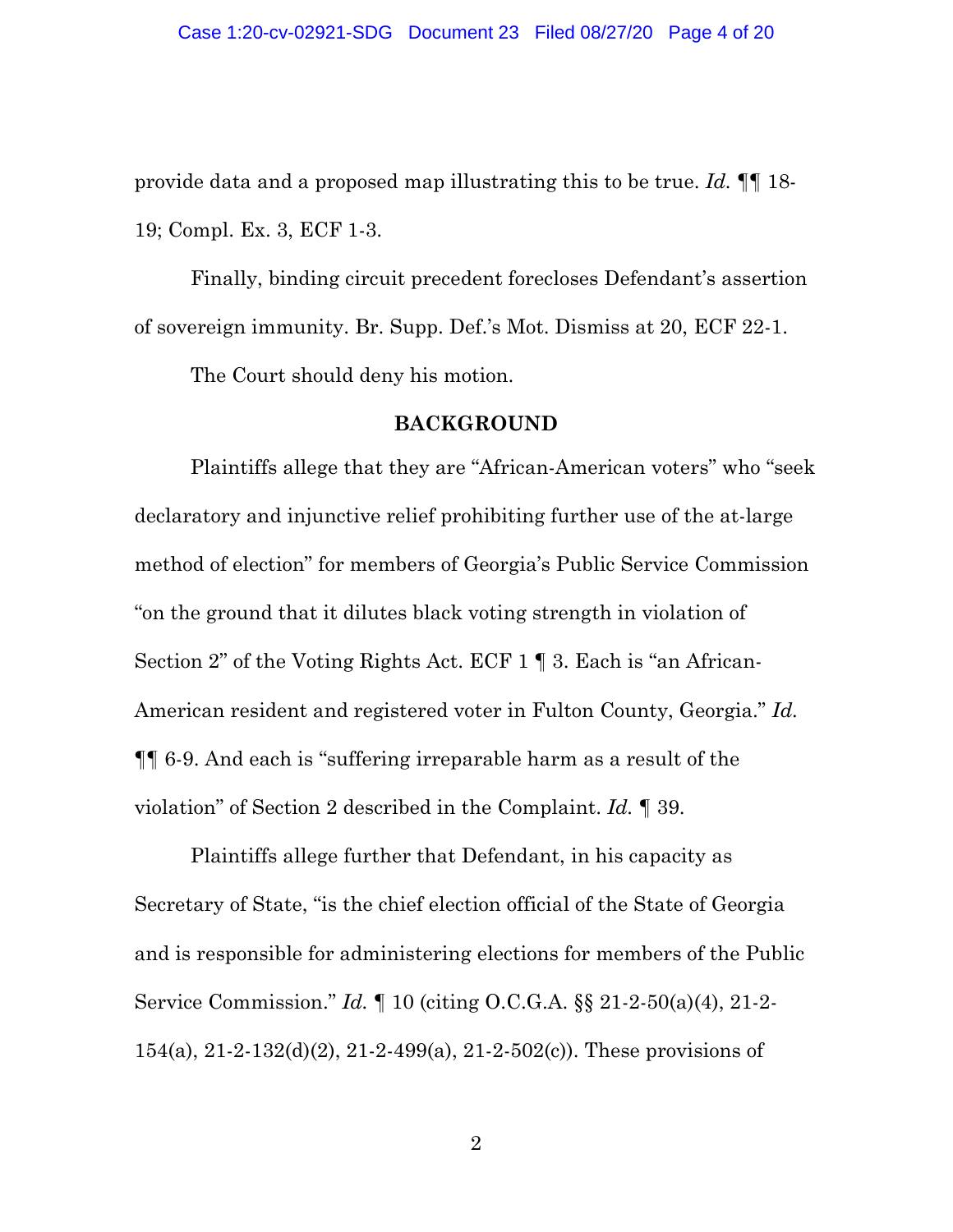Georgia's election code detail various powers and duties of the Secretary of State, including the responsibility to "certify the result of each election of . . . Commissioners of the Georgia Public Service Commission." O.C.G.A. § 21-2-502(c).

In light of the Secretary of State's authority to manage Georgia's electoral system, including elections for the Public Service Commission, Plaintiffs seek injunctive relief against him "in his official capacity only." ECF 1 ¶ 10. Specifically, Plaintiffs request that the Court "enjoin the Secretary of State from administering any future elections for members of the Public Service Commission using the at-large method of election" and "order the Secretary of State to administer future elections for members of the Public Service Commission using a method of election that complies with Section 2 of the Voting Rights Act." *Id.* at 10.

#### **ARGUMENT**

#### <span id="page-4-1"></span><span id="page-4-0"></span>**I. Plaintiffs Have Standing**

To establish Article III standing, a plaintiff must allege three elements: (1) an "injury in fact" with a (2) "causal connection" to the defendant's conduct that is (3) likely to be "redressed" by a favorable judicial decision. *Lujan v. Defs. of Wildlife*, 504 U.S. 555, 560-61 (1992)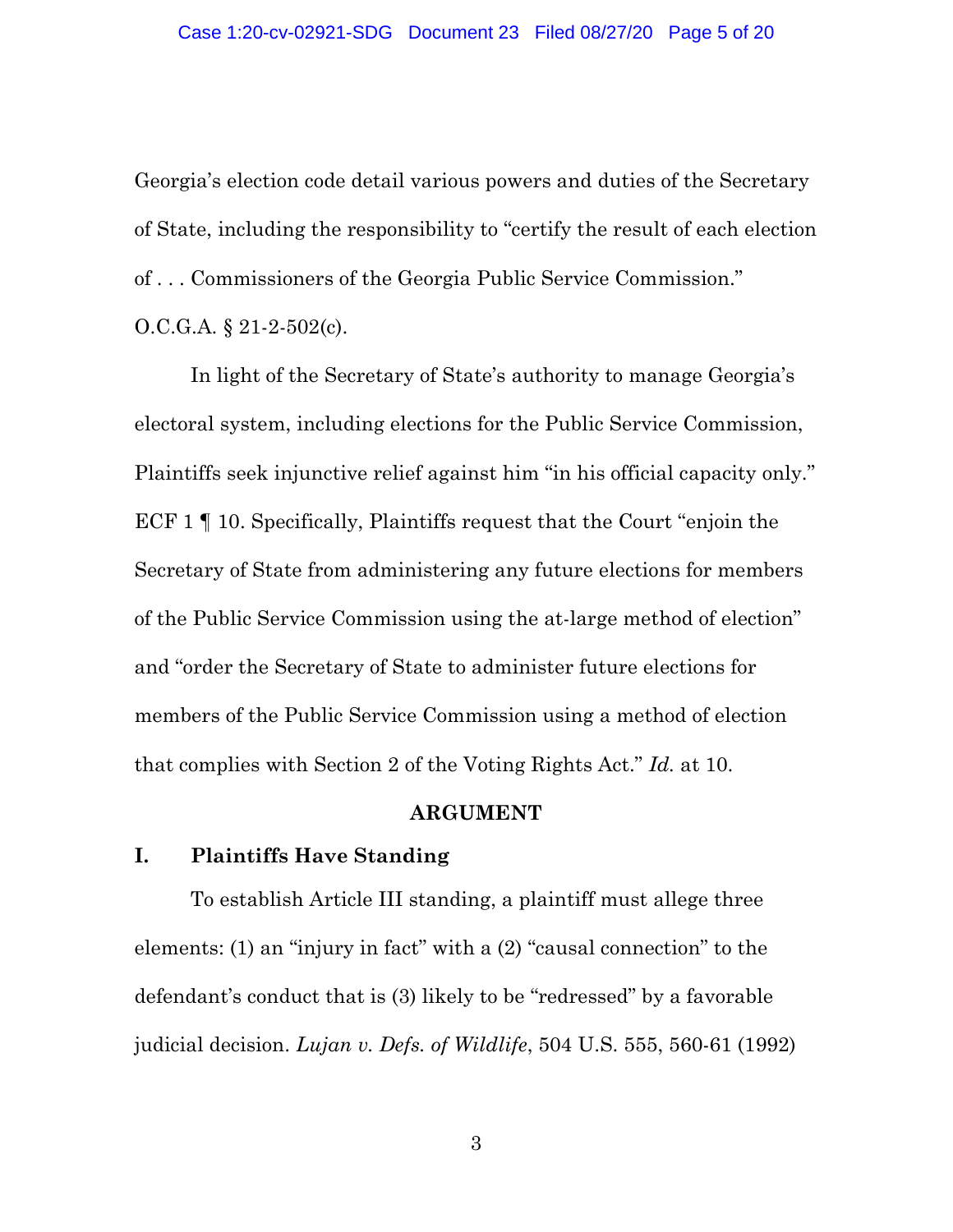(brackets and quotation marks omitted). "At the motion-to-dismiss stage, 'general factual allegations of injury resulting from the defendant's conduct may suffice' as there is a presumption that such general allegations are based on specific facts necessary to support the claim." *Fair Fight Action, Inc. v. Raffensperger*, 413 F. Supp. 3d 1251, 1265 (N.D. Ga. 2019) (quoting *Lujan*, 504 U.S. at 561). Similarly, "the causation and redressability requirements are easily satisfied" at the pleading stage "where the facts alleged indicate a 'fairly traceable' link to the defendants' conduct and the potential for redress of the injury." *Id.*  In "ruling on a motion to dismiss for want of standing," this Court "must accept as true all material allegations of the complaint, and must construe the complaint in favor of the complaining party." *Thompson v. Kemp*, 309 F. Supp. 3d 1360, 1364 (N.D. Ga. 2018) (quoting *Warth v. Seldin*, 422 U.S. 490, 501 (1975)).

A plaintiff claiming vote dilution in a Section 2 case meets the constitutional injury requirement by alleging "that he or she (1) is registered to vote and resides in the district where the discriminatory dilution occurred; and (2) is a member of the minority group whose voting strength was diluted." *Broward Citizens for Fair Dists. v.*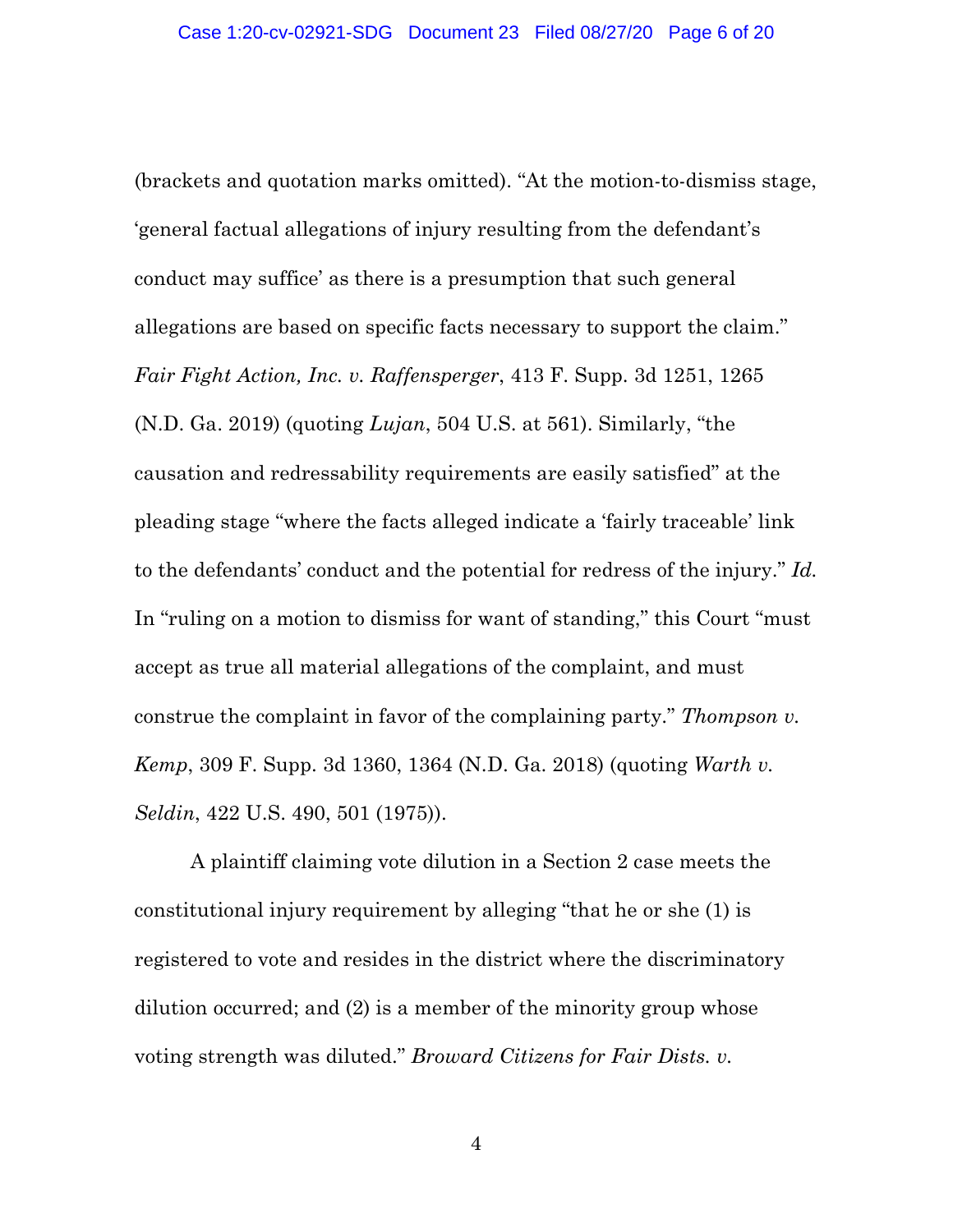*Broward Cty.*, No. 12-60317-CIV, 2012 WL 1110053, at \*3 (S.D. Fla. Apr. 3, 2012) (collecting cases); *see also Gray v. Sanders*, 372 U.S. 368, 375 (1963) (holding that "any person whose right to vote is impaired has standing to sue" (citation omitted)); *Baker v. Carr*, 369 U.S. 186, 206 (1962) ("[V]oters who allege facts showing disadvantage to themselves as individuals have standing to sue."); *Greater Birmingham Ministries v. Ala. Sec'y of State*, 966 F.3d 1202, 1220 (11th Cir. 2020) (explaining that "minority voters in Alabama" had "standing to sue" in challenge to statewide voter-identification statute under Section 2).

Plaintiffs have done just that. They allege that they are Black residents of and registered voters in Fulton County, Georgia, who have suffered the personal harm of having their voting strength diluted on account of their race. ECF 1 ¶¶ 3, 6-9, 39. They allege further that Georgia's at-large method of electing members of the Public Service Commission violates Section 2, *id.* ¶ 3—meaning that it is a "standard, practice, or procedure" resulting in the "denial or abridgement" of their right "to vote on account of race or color." 52 U.S.C. § 10301(a). As a result, Plaintiffs have suffered the injury Congress specified: they have "less opportunity than other members of the electorate to participate in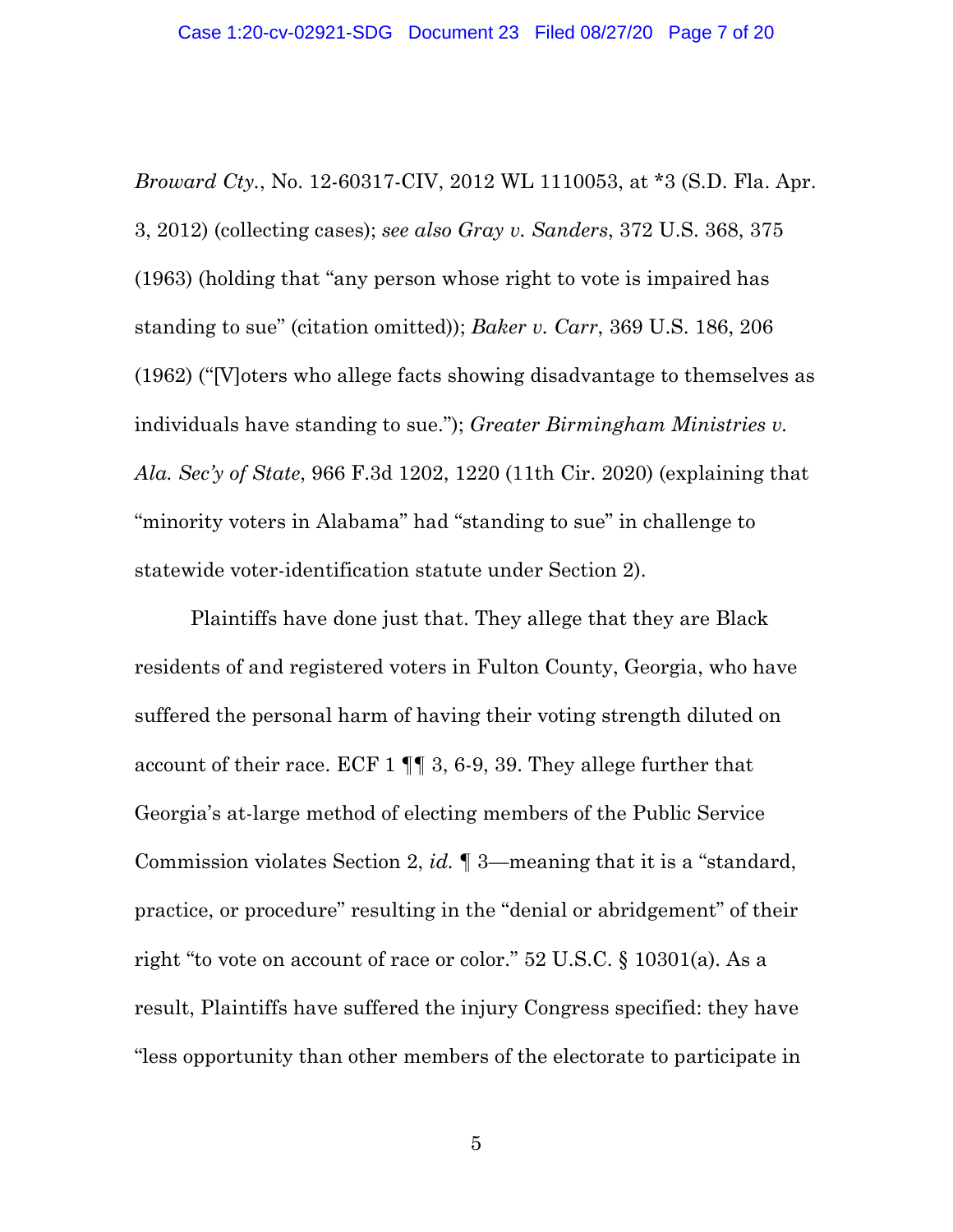the political process and to elect representatives of their choice." *Id.*  $§ 10301(b).$ 

Plaintiffs have also satisfied the causation and redressability requirements. The injury they allege is fairly traceable to the Secretary of State's conduct as Georgia's "chief election official" administering the at-large elections for the Public Service Commission and certifying the results of those elections. ECF 1 ¶ 10. And it would likely be redressed by a favorable decision of this Court enjoining the Secretary of State "from administering any future elections for members of the Public Service Commission using the at-large method of election" and ordering him "to administer future elections for members of the Public Service Commission using a method of election that complies with Section 2." *Id.* at 10.

Not surprisingly, then, Defendant has failed to identify a single case in which a court has held that a minority voter lacks standing to bring a Section 2 vote-dilution claim challenging at-large elections for statewide offices. He fails even to cite two recent decisions that considered and rejected his argument. *See Ala. State Conf. of NAACP v. Alabama,* 264 F. Supp. 3d 1280, 1290 (M.D. Ala. 2017) (holding that four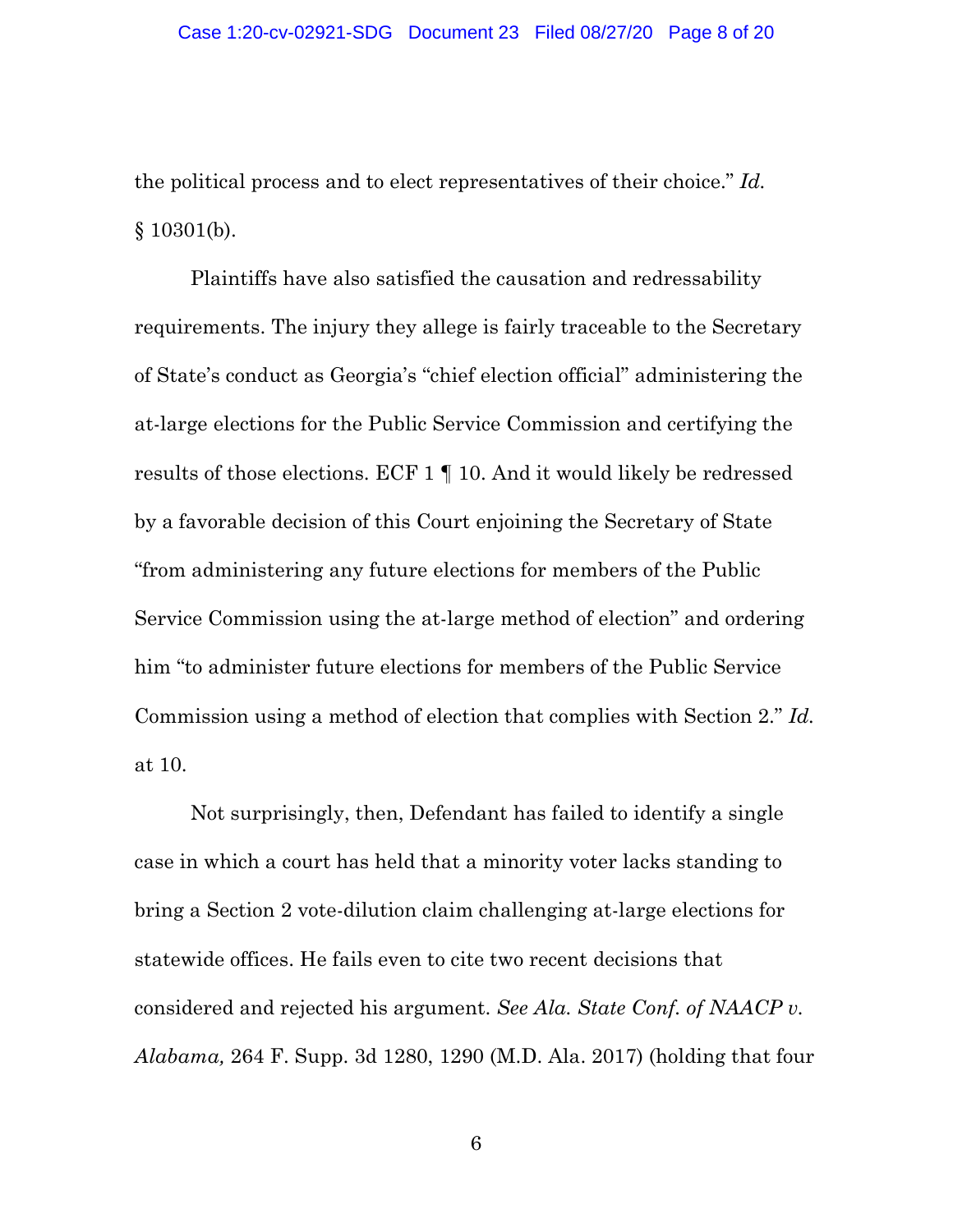Black Alabama voters had standing in a Section 2 case challenging statewide, at-large election of appellate judges), *aff'd*, 949 F.3d 647 (11th Cir. 2020); *Lopez v. Abbott*, 339 F. Supp. 3d 589, 599-600 (S.D. Tex. 2018) (finding that Texas voters of "Hispanic descent" had standing in Section 2 case to challenge "statewide, at-large elections" of appellate judges).

Instead, Defendant offers two reasons why he says Plaintiffs lack standing. Neither has merit.

First, Defendant asserts that "[s]tatewide elections for statewide offices" somehow "cannot result in vote dilution in violation of Section 2." ECF 22-1 at 10. That assertion is contrary to the plain text of the Voting Rights Act, which provides that states can use "[n]o" voting "standard, practice, or procedure" that "results in a denial or abridgement" of a citizen's right "to vote on account of race." 52 U.S.C. § 10301(a). There is no exception for statewide elections for statewide offices.

If Congress had meant to exempt a category of voting practices from scrutiny under the Voting Rights Act, it could have done so. *See Chisom v. Roemer*, 501 U.S. 380, 396 (1991) (explaining that had Congress intended "to exclude [a category of] vote dilution claims . . .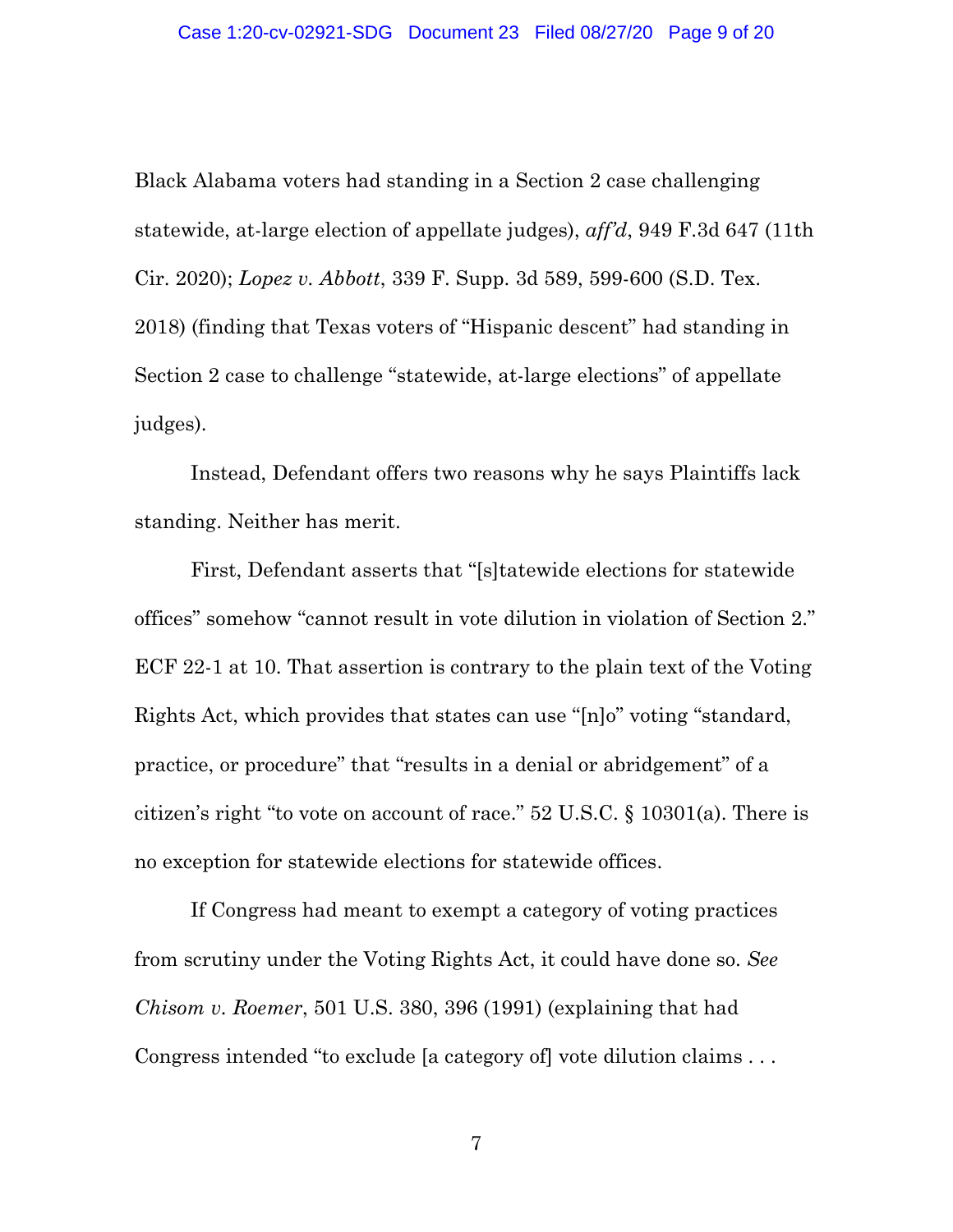from the coverage of  $\S 2$ ," it would have made that exemption "explicit in the statute"). As the Supreme Court has instructed, "the Act should be interpreted in a manner that provides 'the broadest possible scope' in combating racial discrimination." *Id.* at 403 (quoting *Allen v. State Bd. of Elections*, 393 U.S. 544, 567 (1969)). "It is difficult to believe," therefore, that Congress "withdrew, without comment, an important category of elections" from the Voting Rights Act's protections. *Id.* at 404.

Contrary to Defendant's claim, there is nothing "categorically different" about statewide elections for statewide office under Section 2. ECF 22-1 at 10. Which is why Defendant cites no case holding as much. Defendant relies instead on *Jacobson v. Florida Secretary of State*, 957 F.3d 1193 (11th Cir. 2020), and *Gill v. Whitford*, 138 S. Ct. 1916 (2018). *See* ECF 22-1 at 7-11. But neither was a Section 2 case. And both were decided after trials, not at the pleading stage. Moreover, *Jacobson* recognizes that voters "have an interest . . . in their vote being given the same weight as any other." 957 F.3d at 1202. That interest is at stake here. *See* 52 U.S.C. § 10301(b); ECF 1 ¶ 3.

Defendant's second assertion, which he says defeats causation and redressability, is that Plaintiffs sued the wrong person. ECF 22-1 at 12-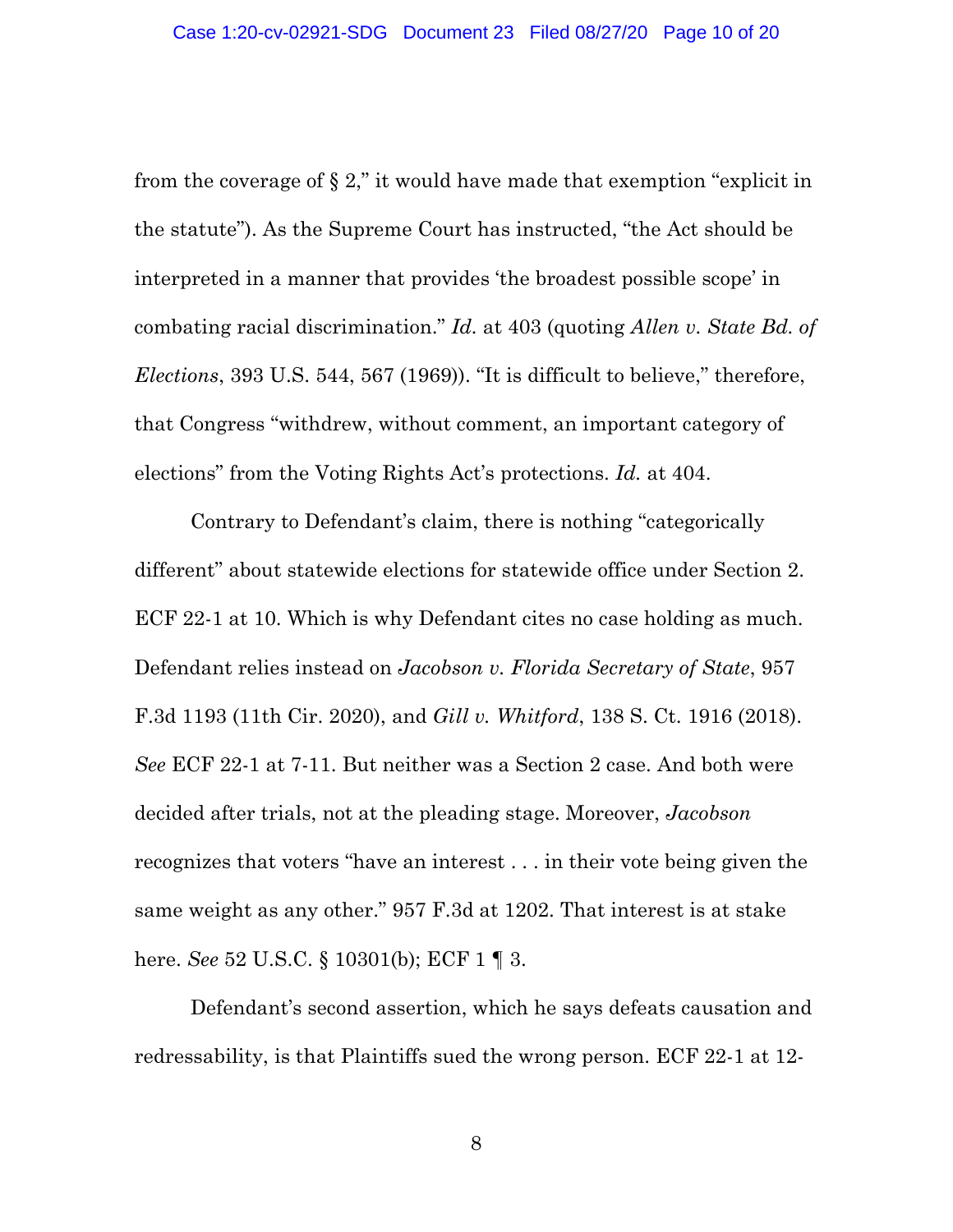15. Not so. The Secretary of State is Georgia's "chief election official." O.C.G.A. § 21-2-50(b). He is responsible for administering elections for members of the Public Service Commission and, importantly, for certifying the results of those elections. ECF 1 ¶ 10 (citing O.C.G.A.  $\S\S 21-2-50(a)(4)$ , 21-2-154(a), 21-2-132(d)(2), 21-2-499(a), 21-2-502(c)). He is also a member and the chairperson of the State Election Board, which is "vested with the power to issue orders . . . directing compliance with" Georgia's election code and "prohibiting the actual or threatened commission of any conduct constituting a violation" of the code. O.C.G.A. §§ 21-2-30, 21-2-33.1(a). Thus, "the Secretary of State is a proper party in this action" because "his power by virtue of his office sufficiently connects him with the duty of enforcement." *Grizzle v. Kemp*, 634 F.3d 1314, 1319 (11th Cir. 2011) (brackets and quotation marks omitted). That duty of enforcement means that Article III's causation and redressability requirements are met here.

*Thompson* is instructive. In that case, the plaintiffs sued only the Secretary of State in a Section 2 lawsuit challenging a redistricting plan for Georgia's House of Representatives. 309 F. Supp. 3d at 1361-62. Rejecting the Secretary of State's attempt to dismiss the case for lack of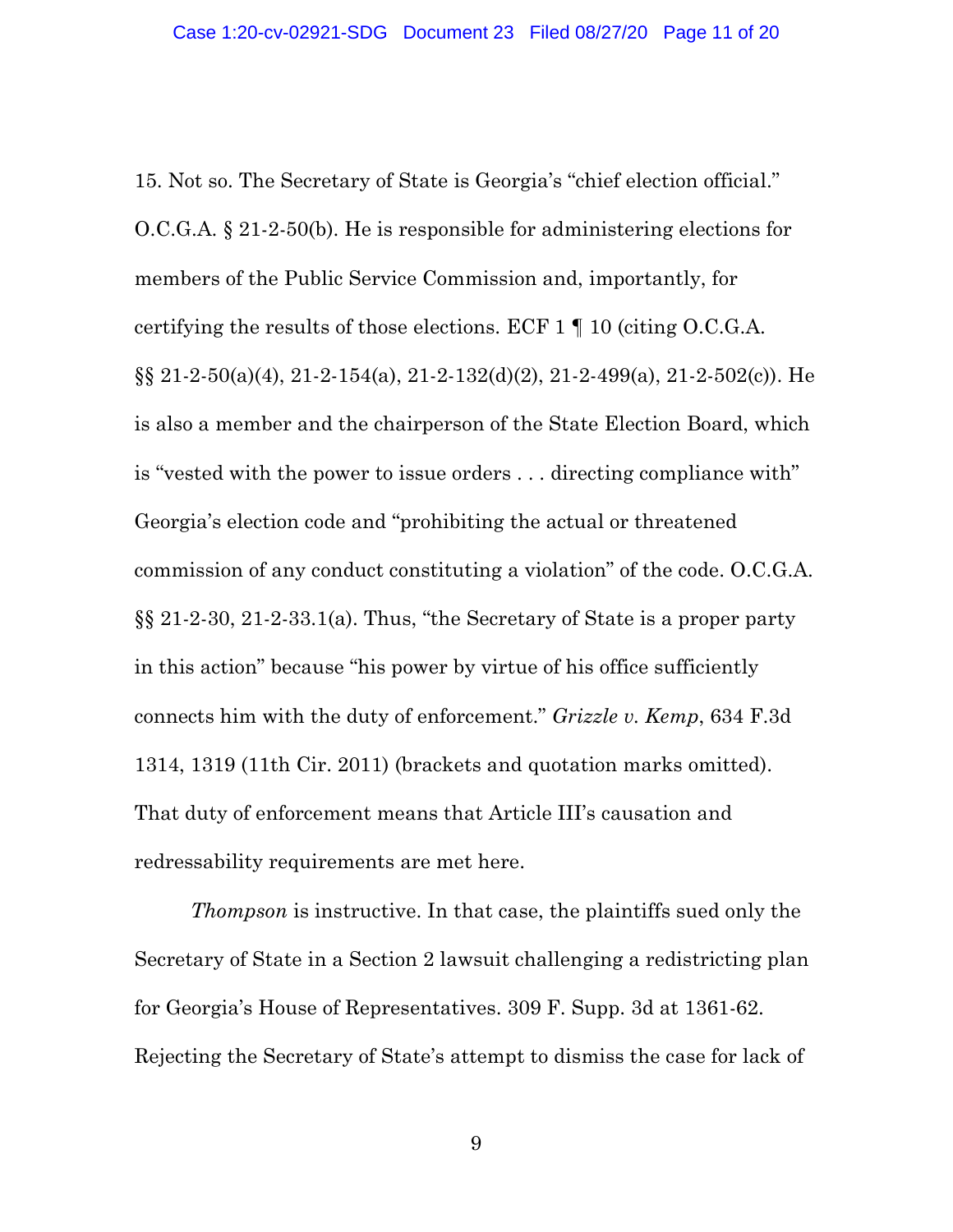standing, the court held that "[a] favorable decision requiring the drawing of an additional majority-minority district could redress the injury [the plaintiffs] allege." *Id.* at 1365. It did not matter, as Defendant argues here (ECF 22-1 at 12), that the Georgia legislature was responsible for the challenged practice. That is because the practice, "even though enacted by the State's legislature," was still "implemented and enforced by the state officials who are named as defendants." *Baten v. McMaster*, 967 F.3d 345, 353 (4th Cir. 2020); *see also Black Voters Matter Fund v. Raffensperger*, No. 1:20-CV-01489-AT, 2020 WL 4597053, at \*19-20 (N.D. Ga. Aug. 11, 2020) (sufficient "causal connection" alleged against Secretary of State for standing purposes). Indeed, Section 2 votedilution cases against state officials, including secretaries of state, are routine. *See, e.g.*, *Thornburg v. Gingles*, 478 U.S. 30 (1986); *White v. Regester*, 412 U.S. 755 (1973); *Bone Shirt v. Hazeltine*, 461 F.3d 1011 (8th Cir. 2006); *Old Person v. Cooney*, 230 F.3d 1113 (9th Cir. 2000).

Nor does it matter, as Defendant suggests, that the Governor is not a party. The remedial process following a Section 2 violation is well established. This Court would first give the Georgia General Assembly a reasonable opportunity to craft a remedy, unless doing so would not be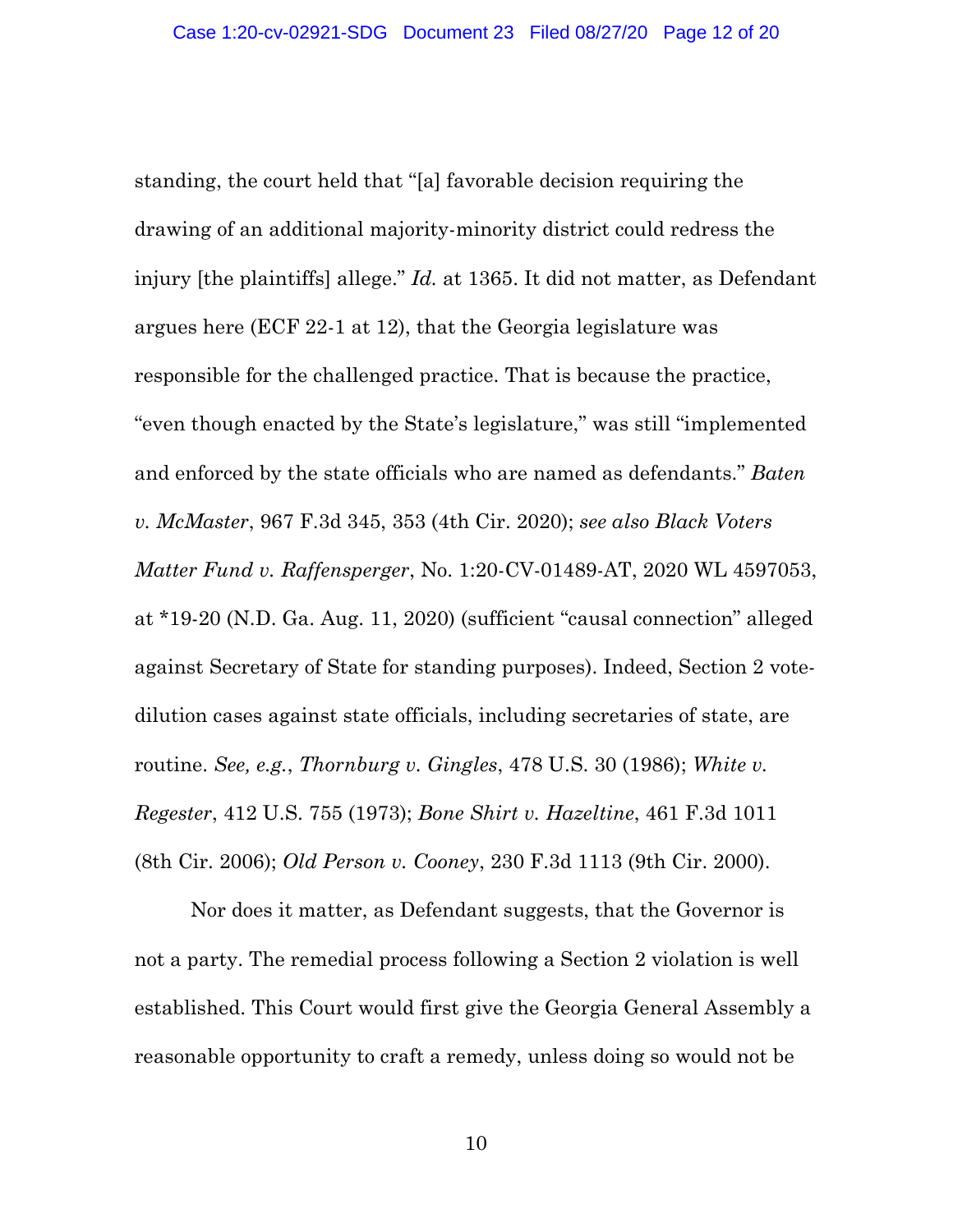"practicable." *Wise v. Lipscomb*, 437 U.S. 535, 540 (1978). If the General Assembly failed to adopt a suitable remedy, this Court would then have the "unwelcome obligation" of creating an interim remedy for use until the legislature adopted a lawful replacement. *Perry v. Perez*, 565 U.S. 388, 392 (2012). And this Court would have the power to order such an interim remedy into effect by virtue of the Secretary of State's duty of enforcement over elections for members of the Public Service Commission. There would be no vacancies as a result of any such remedial order, and the Governor would not have any authority to nullify elections through appointments, as Defendant implies. ECF 22-1 at 15 (citing O.C.G.A. § 46-2-4).

Defendant's reliance on *Jacobson* and *Lewis v. Governor of Alabama*, 944 F.3d 1287 (11th Cir. 2019) (en banc), is similarly misplaced. ECF 22-1 at 12-15. Unlike the Florida and Alabama officials sued in those cases, Georgia's Secretary of State has statutory authority to enforce compliance with the challenged electoral practice and, therefore, with any court-ordered remedy here. O.C.G.A. §§ 21-2-30, 21- 2-33.1(a), 21-2-499(a), 21-2-502(c); *see also Grizzle*, 634 F.3d at 1319 (Secretary of State "has both the power and the duty to ensure that the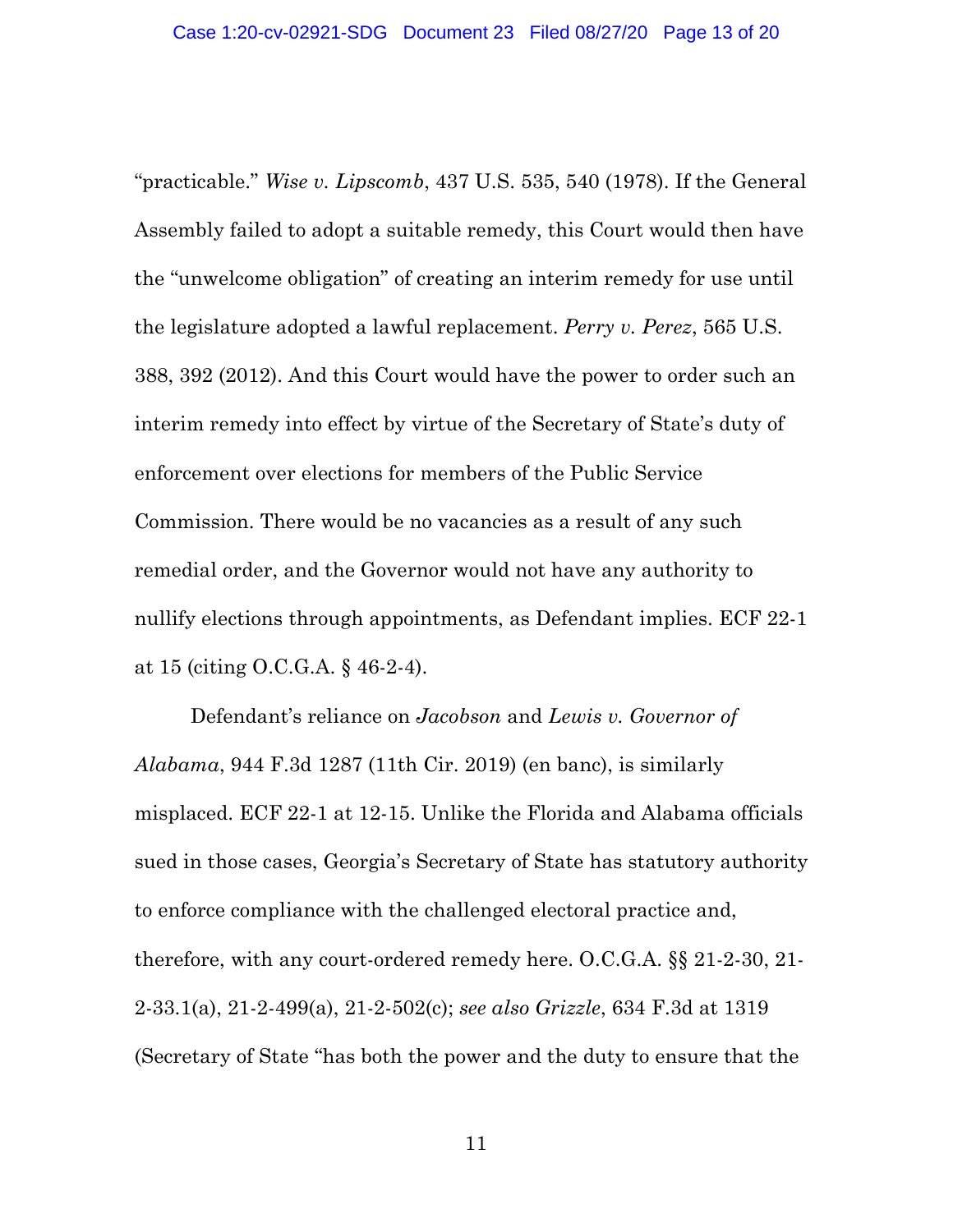entities charged with responsibilities [over local elections] comply with Georgia's election code").

### <span id="page-13-0"></span>**II. Plaintiffs Allege a Plausible Remedy**

"In alleging a remedy capable of surviving a motion to dismiss," plaintiffs in a Section 2 case "need only demonstrate facial plausibility." *Ala. State Conf.*, 264 F. Supp. 3d at 1285. Plaintiffs easily meet this standard.

Here, "because the challenged system is at-large voting, just as in *Gingles* the adequate alternative electoral system is simply singlemember districting, which is a workable regime and an available remedy." *Ga. State Conf. of NAACP v. Fayette Cty. Bd. of Comm'rs*, 952 F. Supp. 2d 1360, 1366 (N.D. Ga. 2013). In fact, single-member districts are the *required* remedy here unless the Court "can articulate such a singular combination of unique factors" that justifies a different result. *Chapman v. Meier*, 420 U.S. 1, 21 (1975) (internal quotation marks omitted); *see also Gingles*, 478 U.S. at 34-35; *Wise*, 437 U.S. at 540; *E. Carroll Parish Sch. Bd. v. Marshall*, 424 U.S. 636, 639 (1976) (per curiam); *Connor v. Johnson*, 402 U.S. 690, 692 (1971). "The necessary showing in this case therefore is that the minority group is sufficiently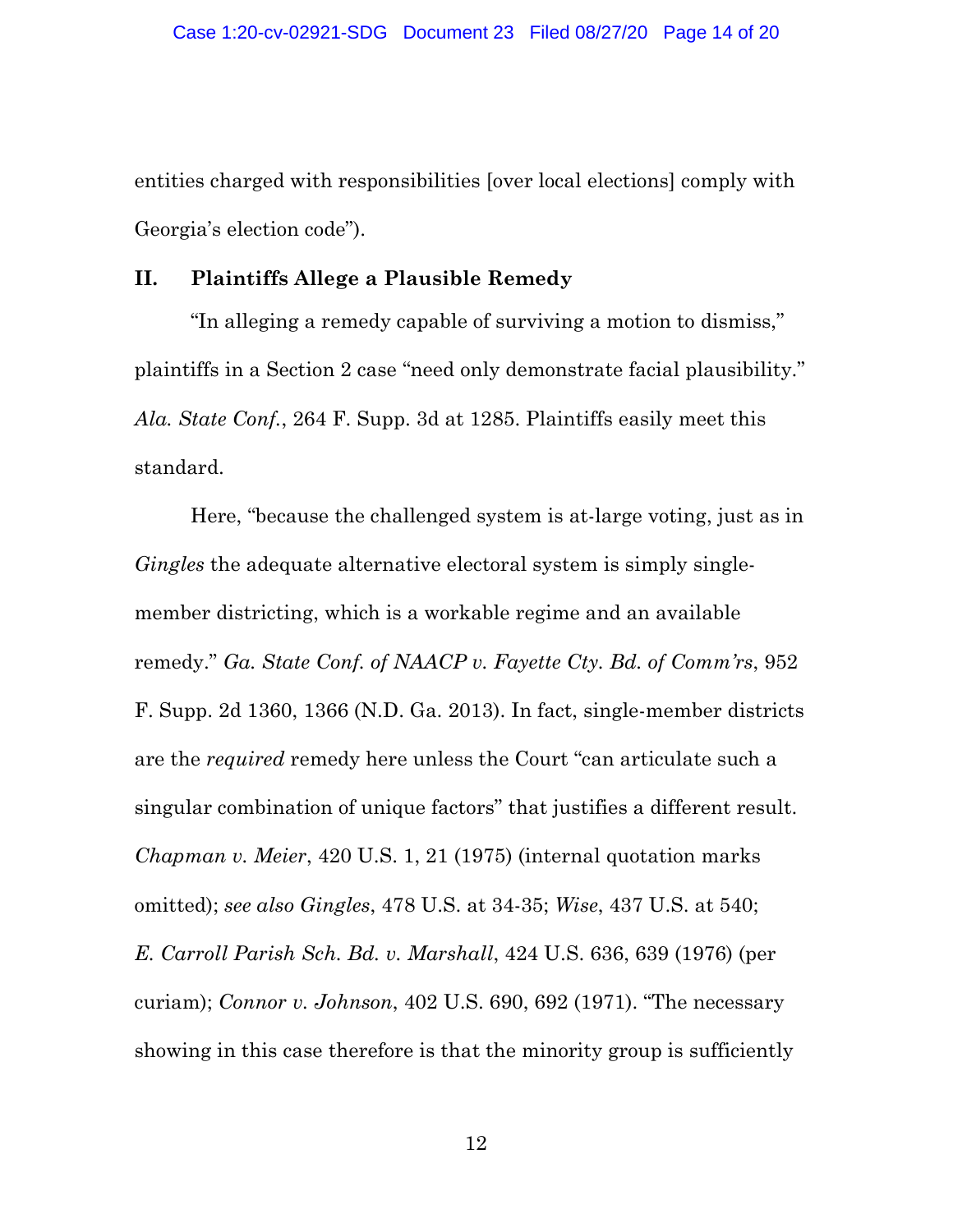large and geographically compact to constitute a majority in a singlemember district." *Ga. State Conf.*, 952 F. Supp. 2d at 1366.

In their Complaint, Plaintiffs allege that "African Americans in Georgia are sufficiently numerous and geographically compact to constitute a majority of the voting-age population in at least one singlemember district in an illustrative five-district plan for electing members of the Public Service Commission." ECF 1 ¶ 18. Plaintiffs also provide the Court with an illustrative plan showing how one such compact, majority-Black district could be drawn. ECF 1-3. These allegations more than satisfy the requirement of an adequate remedy.

Defendant nonetheless argues that no remedy is possible because "as the state's chosen form of government, a challenge to the method of electing the PSC is beyond the reach of Section 2." ECF 22-1 at 18. Like his standing argument, though, this argument is inconsistent with the text of Section 2, which admits of no exceptions, and with the Supreme Court's command to give Section 2 the "broadest possible scope." *Chisom*, 501 U.S. at 403. Defendant cites no case holding that the Voting Rights Act does not apply to at-large elections for statewide office. This Court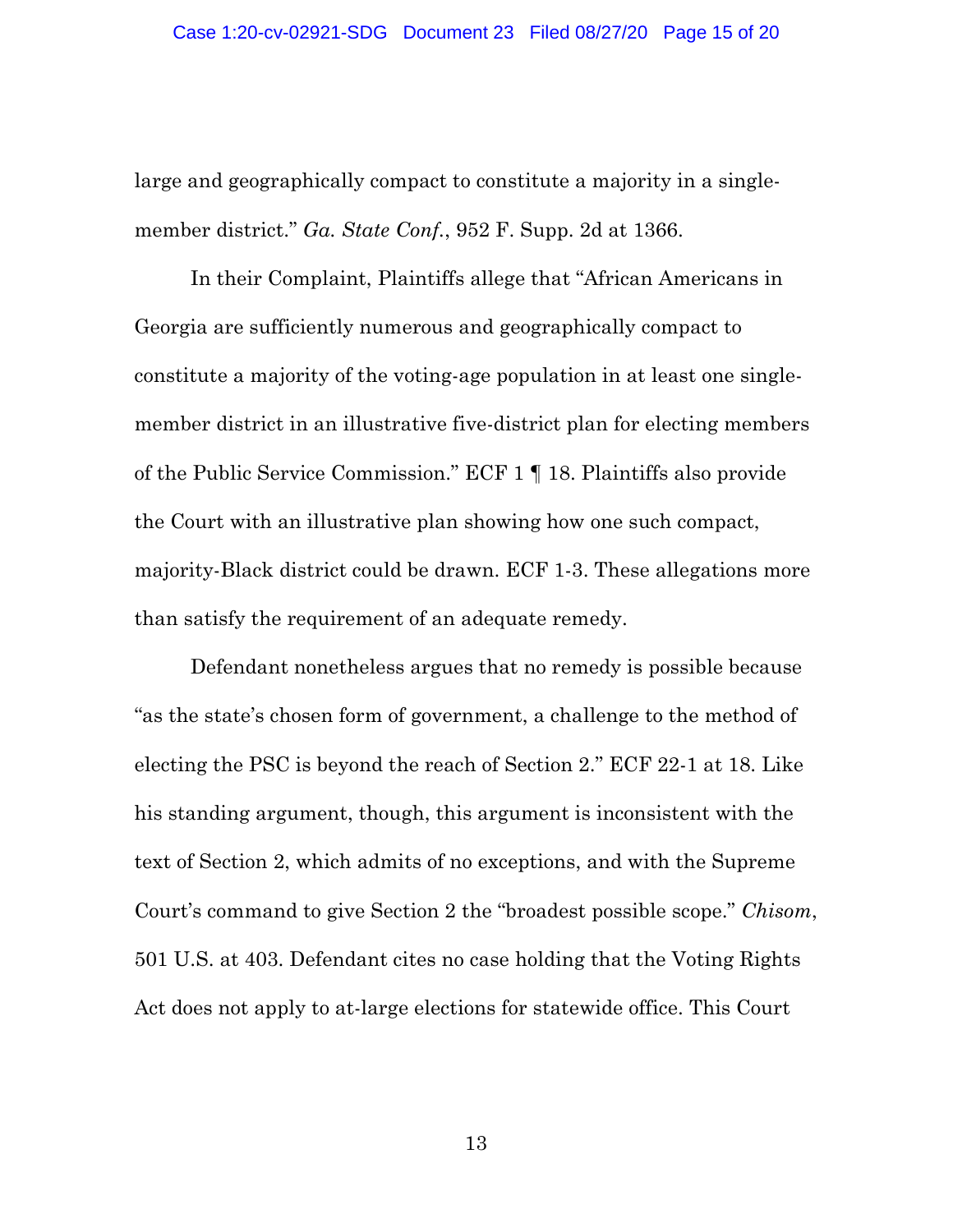should reject Defendant's invitation to be the first to create such a categorical exception to the Voting Rights Act.

The cases on which Defendant does rely are inapposite. ECF 22-1 at 16-17. Each involved judicial elections and was decided after a trial. In the most recent of those cases, *Alabama State Conference*, the district court held on a pre-discovery motion to dismiss that the plaintiffs' illustrative single-member districting plan was "a facially plausible remedy at [that] stage." *Ala. State Conf.*, 264 F. Supp. 3d at 1285-86.

In a later ruling, the court also noted the "distinctive" nature of Section 2 challenges to judicial elections arising from matters of jurisdiction and the administration of justice. *Ala. State Conf. of NAACP v. Alabama*, —F. Supp. 3d—, No. 2:16-CV-731-WKW, 2020 WL 583803, at \*16-17 (M.D. Ala. Feb. 5, 2020). While "proof of all three *Gingles* preconditions usually warrants relief in other contexts, the Eleventh Circuit has simply not treated challenges to judicial-election methods like other § 2 cases." *Id.* at \*16

But this case does not involve judicial elections. It involves elections for members of a regulatory body. The Commission's functions are both legislative and adjudicative. *See* O.C.G.A. § 46-2-1 *et seq.*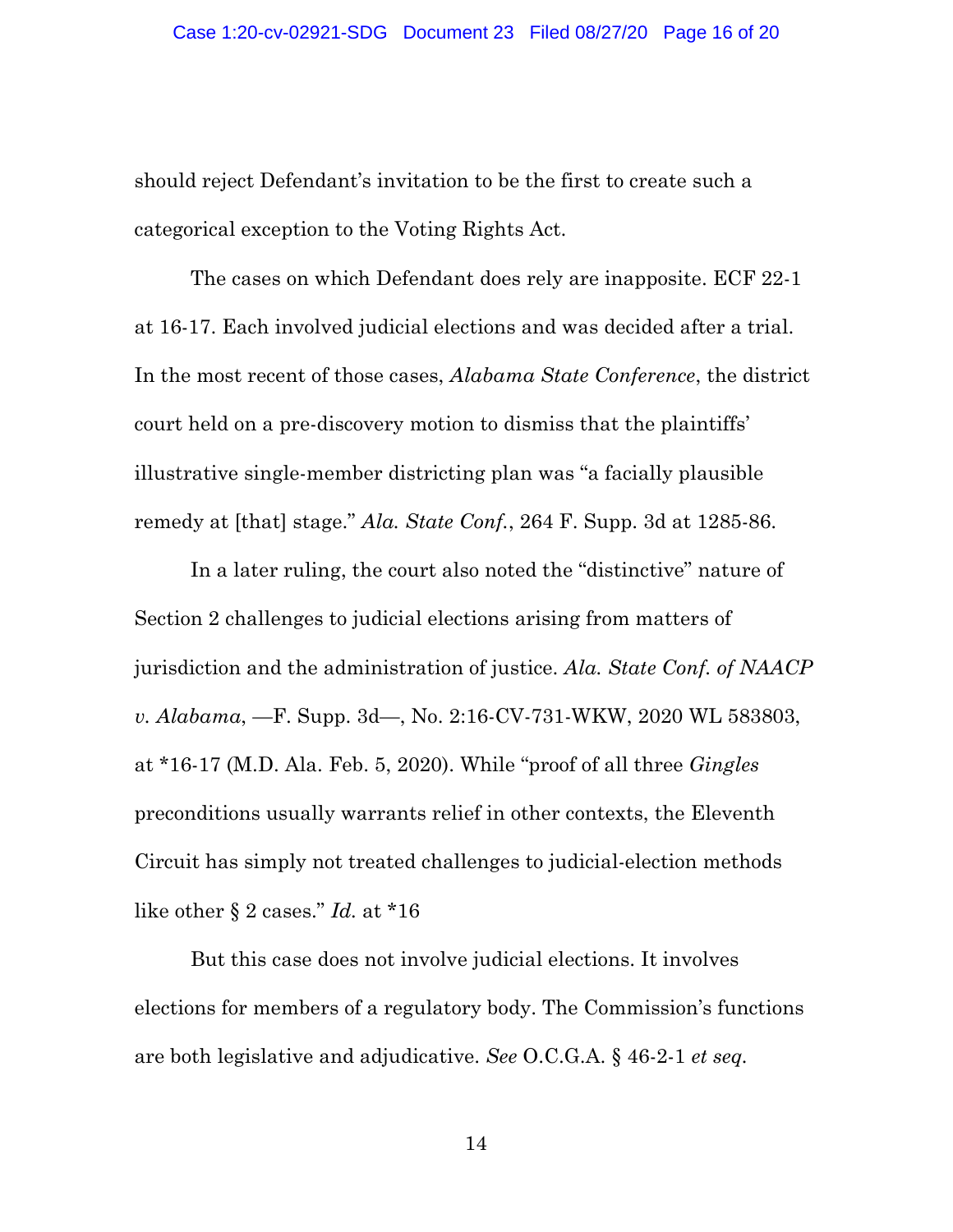Plaintiffs' illustrative plan, if adopted, would not "abolish a particular form of government" or "remak[e] . . . Georgia's governmental structure for regulating utilities." ECF 22-1 at 17. It would not alter the Commission's jurisdiction or change the territory over which the Commission or any commissioner governs. Nor would it change the work demands or accountability structure of the Commission, which already has residency districts as a qualification for office. Like any legislator in the General Assembly, each commissioner would still vote as one member of the Commission to make decisions on issues affecting the entire state. Substantively, this case is much closer to *Gingles* and other cases involving statewide legislative bodies than it is to cases involving judicial elections.

Defendant also argues that Plaintiffs' illustrative plan fails to provide "a reasonable alternative practice as a benchmark against which to measure the existing voting practice." ECF 22-1 at 18 (quoting *Holder v. Hall*, 512 U.S. 874, 880 (1994)). This argument fails, too. Singlemember districts are not just a reasonable alternative practice to atlarge elections, they are the "preferred" alternative. *E. Carroll Parish*, 424 U.S. at 639. And, unlike in *Holder*, Plaintiffs here do not challenge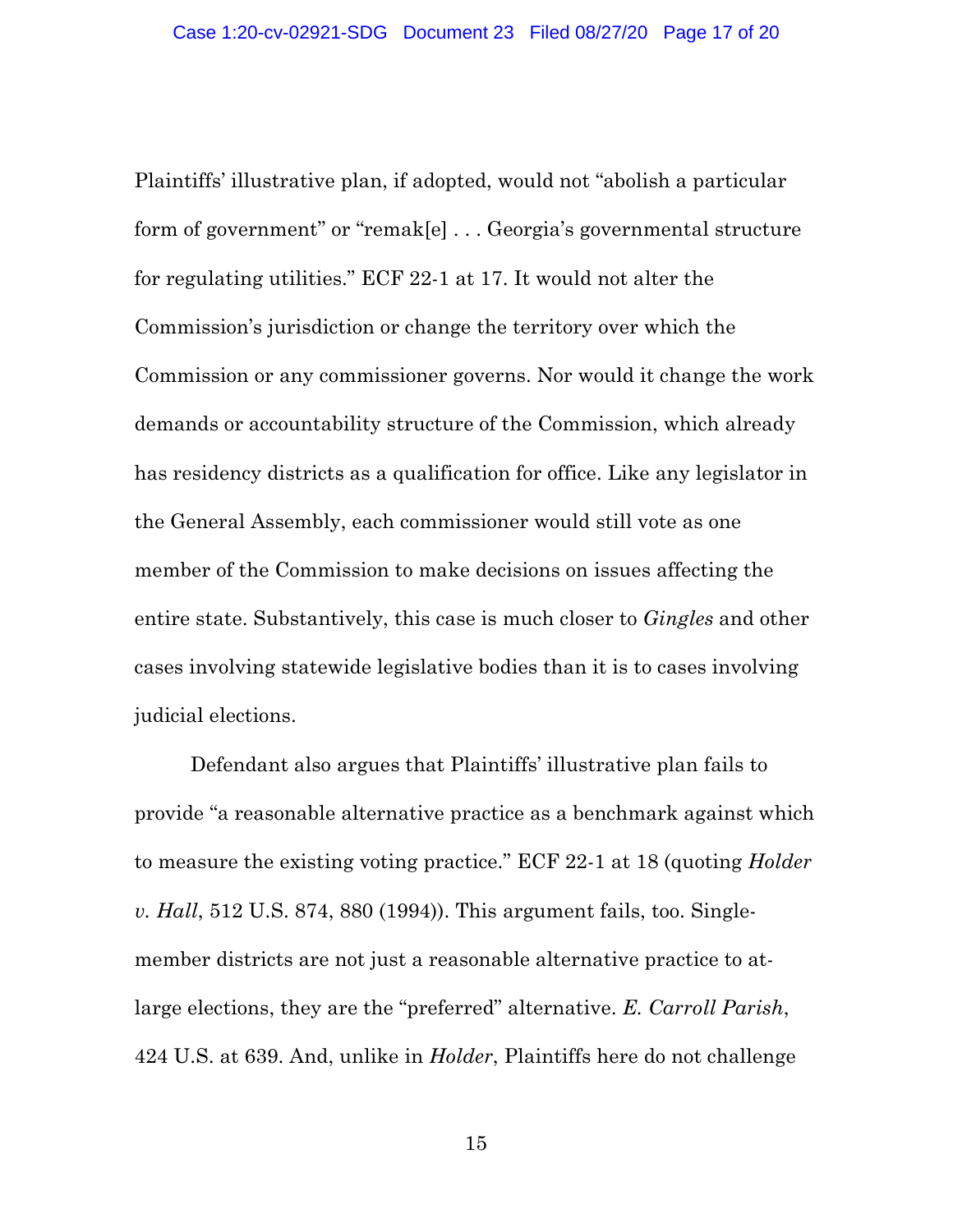the size of the Commission. 512 U.S. at 885. There are five commissioners now, and there would be five commissioners under Plaintiffs' illustrative plan.

#### <span id="page-17-0"></span>**III. Sovereign Immunity Does Not Bar This Action**

Although this is not a suit against a state, Defendant argues that it is barred by sovereign immunity. ECF 22-1 at 19-20. But the Eleventh Circuit has already held that states are not immune from suits brought by private citizens under Section 2 of the Voting Rights Act. *Ala. State Conf. of NAACP v. Alabama*, 949 F.3d 647, 652-55 (11th Cir. 2020). There is no controversy on this issue. The majority opinion was unequivocal in its ruling that "both the Attorney General *and aggrieved persons* may institute proceedings against a State or a political subdivision." *Id.* at 653 (emphasis added).

Defendant admits that his argument is foreclosed. *See* ECF 22-1 at 20 ("While the majority disagreed . . . ."). He nonetheless rehashes an already-rejected argument based primarily on the dissent in *Alabama State Conference*. That argument fails, of course, in the face of binding precedent to the contrary. *See McGinley v. Houston*, 361 F.3d 1328, 1331 (11th Cir. 2004) ("A circuit court's decision binds the district courts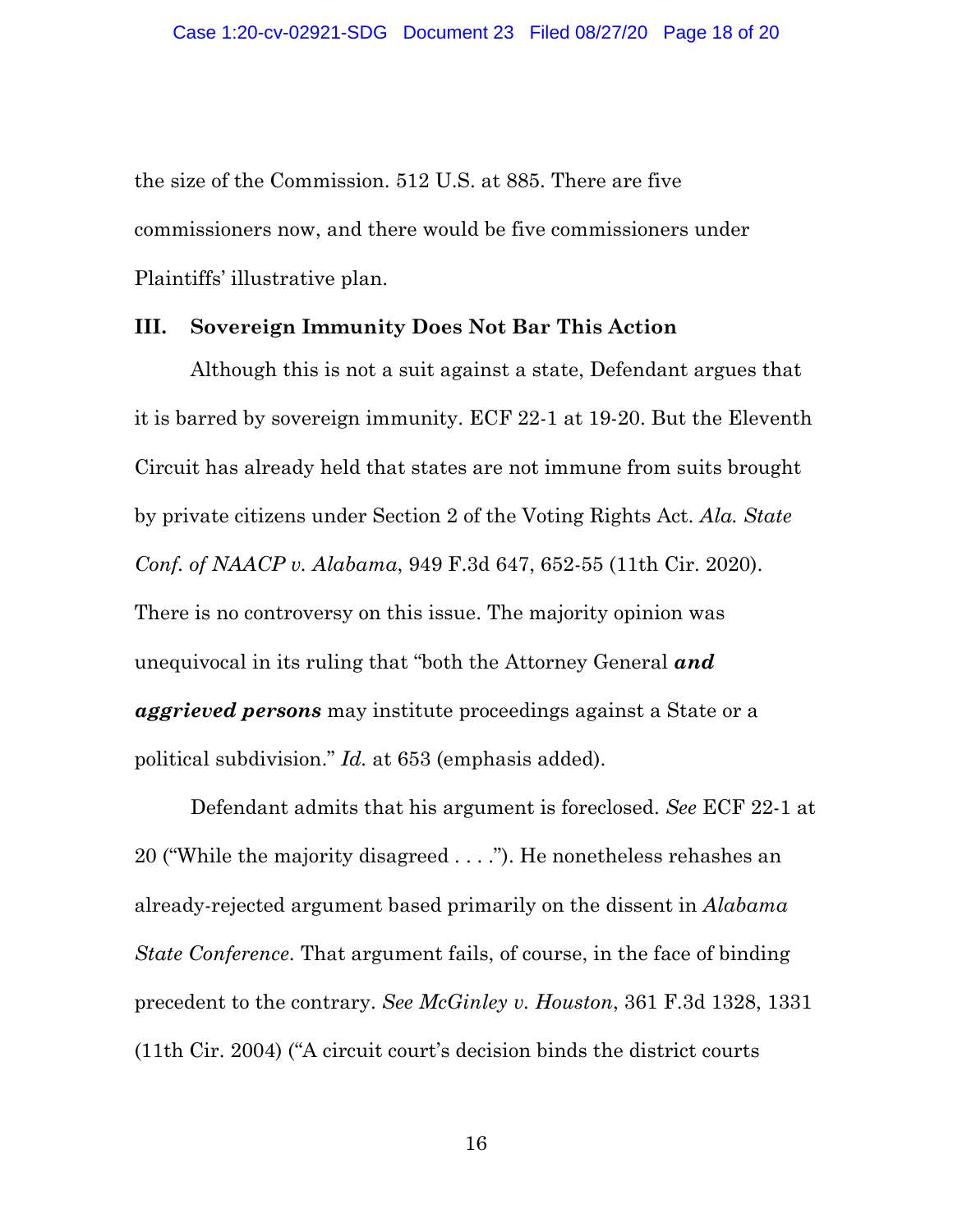sitting within its jurisdiction . . . ."). So even if Plaintiffs had chosen to

<span id="page-18-0"></span>sue a state, sovereign immunity would have posed no obstacle.

## **CONCLUSION**

For the foregoing reasons, the Court should deny Defendant's

Motion to Dismiss.

Respectfully submitted this 27th day of August, 2020.

### **/s/ Bryan L. Sells**

Attorney Bar No. 635562 The Law Office of Bryan L. Sells, LLC PO Box 5493 Atlanta, Georgia 31107-0493 Telephone: (404) 480-4212 Email: bryan@bryansellslaw.com

**Nicolas L. Martinez** (*pro hac vice*) **Wesley A. Morrissette** (*pro hac vice*) Bartlit Beck LLP Courthouse Place 54 West Hubbard Street, Suite 300 Chicago, IL 60654 Telephone: (312) 494-4400 Email: nicolas.martinez@bartlitbeck.com Email: wesley.morrissette@bartlitbeck.com

*Attorneys for Plaintiffs*